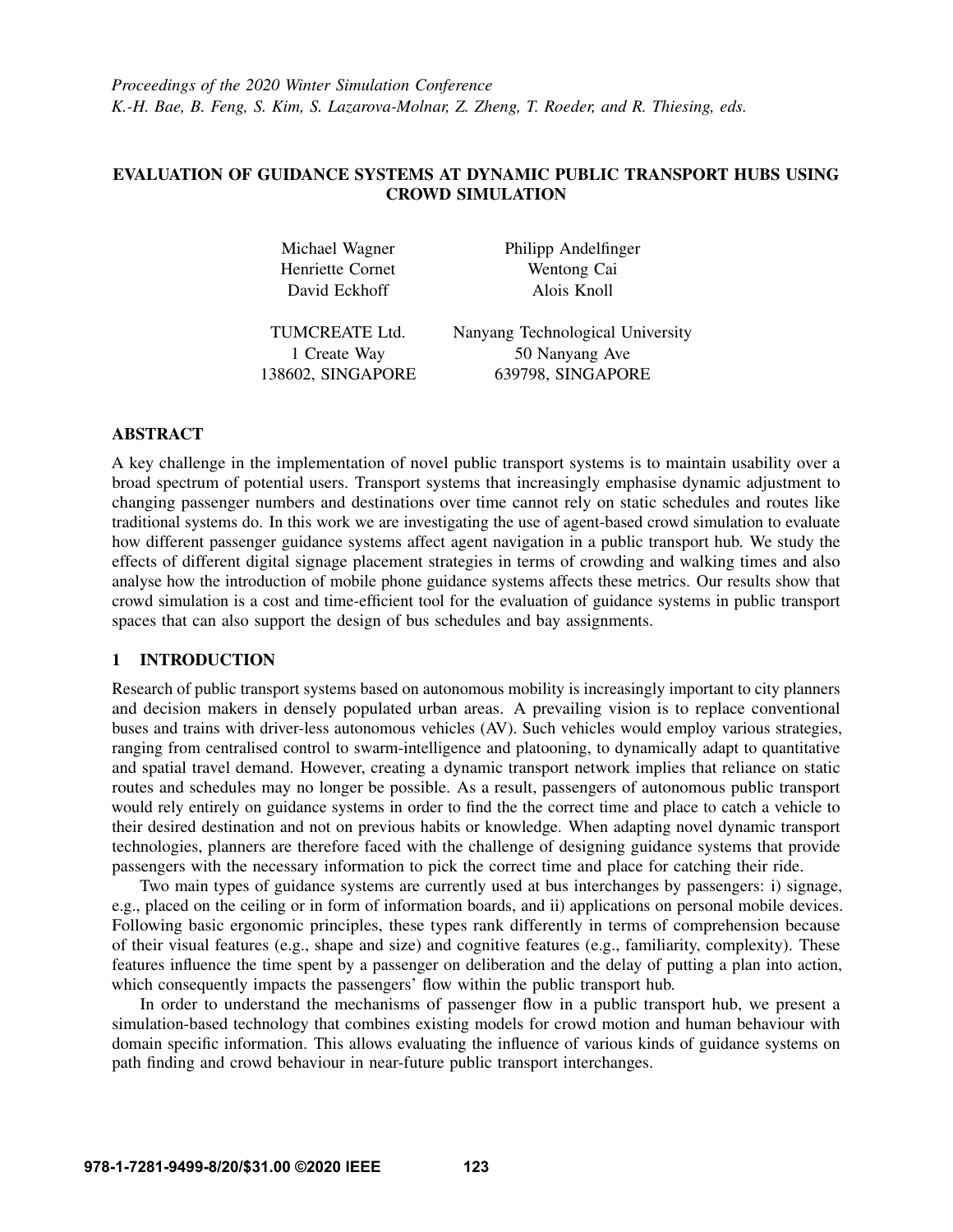The contributions of this work are two-fold. First, we present an agent-based decision model for the movement of passengers in transit hubs. Second, we evaluate the effects of two different guidance systems on crowd behaviour in separate and combined use in a virtual scenario based on a real-life bus interchange.

The remainder of this paper is organised as follows: In Section [2,](#page-1-0) we give an overview of related work in the field of crowd simulation for guidance systems. We present our system design and models in Section [3.](#page-2-0) Section [4](#page-5-0) discusses the simulation experiments and results. Section [5](#page-9-0) concludes this article.

## <span id="page-1-0"></span>2 BACKGROUND AND RELATED WORK

In the past, crowd behaviour research with regards to public transport has mostly emphasised crowd motion in constrained environments like train platforms and in emergency situations. For example, [Lei et al. \(2012\)](#page-10-0) focus on the evacuation of a large transit terminal subway station. Using an agent-based model, they study the effect of occupant density, exit widths and automatic fare gates. Unfortunately, they do not consider the effects of signage visibility.

Studies that incorporate signage visibility include the article by [Zhang et al. \(2017\),](#page-11-0) where the authors describe the optimisation of placement and count of signs to support the evacuation of pedestrians from public spaces. Similarly, [Chu et al. \(2015\)](#page-10-1) conduct a large-scale simulation study using their tool SAFEgress, an agent-based egress simulation tool. They study the effect of signage, geometry, groups and crowds on emergent evacuation patterns. Evacuation of crowds is rather similar to guidance of passengers to their transport as both involve guided movement of crowds to certain destinations. [Langner and Kray \(2014\)](#page-10-2) have studied the impact of dynamic signage on mass evacuation. Their agent-based simulation model is cell-based and assumes that a cell of 0.5 sqm can only accommodate one agent. In a case-study using a football stadium, they find that dynamic signage has a positive effect on the evacuation process.

Outside the context of mass evacuation, [Mikusz et al. \(2016\)](#page-10-3) outline a simulation method to find the reach a network of signs has on its intended audience. The authors emphasise the importance of analysing signs from a viewer-centric perspective. This refers to evaluating how much of the information is absorbed by the viewer as opposed to measure raw view counts of the sign by passing viewers. While the work focuses on signage in a university campus it is also applicable analysing digital signage in public transport hubs and makes a case to further investigate detailed guidance information designs for digital signage.

[Bauer et al. \(2007\)](#page-10-4) have studied methods for crowd control in public transport stations. They utilise a macroscopic model to study the effects of temporary access restrictions as well as arriving and departing trains. An alternative approach to studying the effect of signage visibility is proposed by [Motamedi et al.](#page-10-5) [\(2017\).](#page-10-5) The authors propose a signage visibility analysis system based on virtual reality technology which they validated in case studies in subway stations in Japan. Both the macroscopic model and the virtual reality system are promising methods to validate agent-based crowd simulation tools and increase the fidelity of the simulation.

Confirmation that agent-based crowd simulation is a valid approach for the simulation of passengers in public transport hubs is provided by [Tang and Hu \(2017\).](#page-10-6) They argue that cellular automatons are insufficient due to the difficulty of adding rules and "purposive goals" for the agents. They employ an agent-based model to study the movement of pedestrians in large transit stations in China (Beijing and Xuzhou) and conclude that their agent-based crowd simulation can provide valuable insights. Interestingly, they note that in extreme situations such as emergency evacuations, the lack of irrational decisions in agent-based models limits the applicability of the approach. Similarly, the study of [Peng and Ruihua \(2010\)](#page-10-7) shows that agent-based crowd simulation is feasible approach to study the movement of pedestrians in public transport spaces. Their approach is similar to the one presented in this paper: they use a 3-tier architecture comprised of an event tier, a navigation tier, and a agent dynamics tier. Not only can our agent model described in the next section be mapped to these tiers, but also are the models used for each tier (Events, A\*, Social Force) similar, supporting the design decisions made for our simulation model.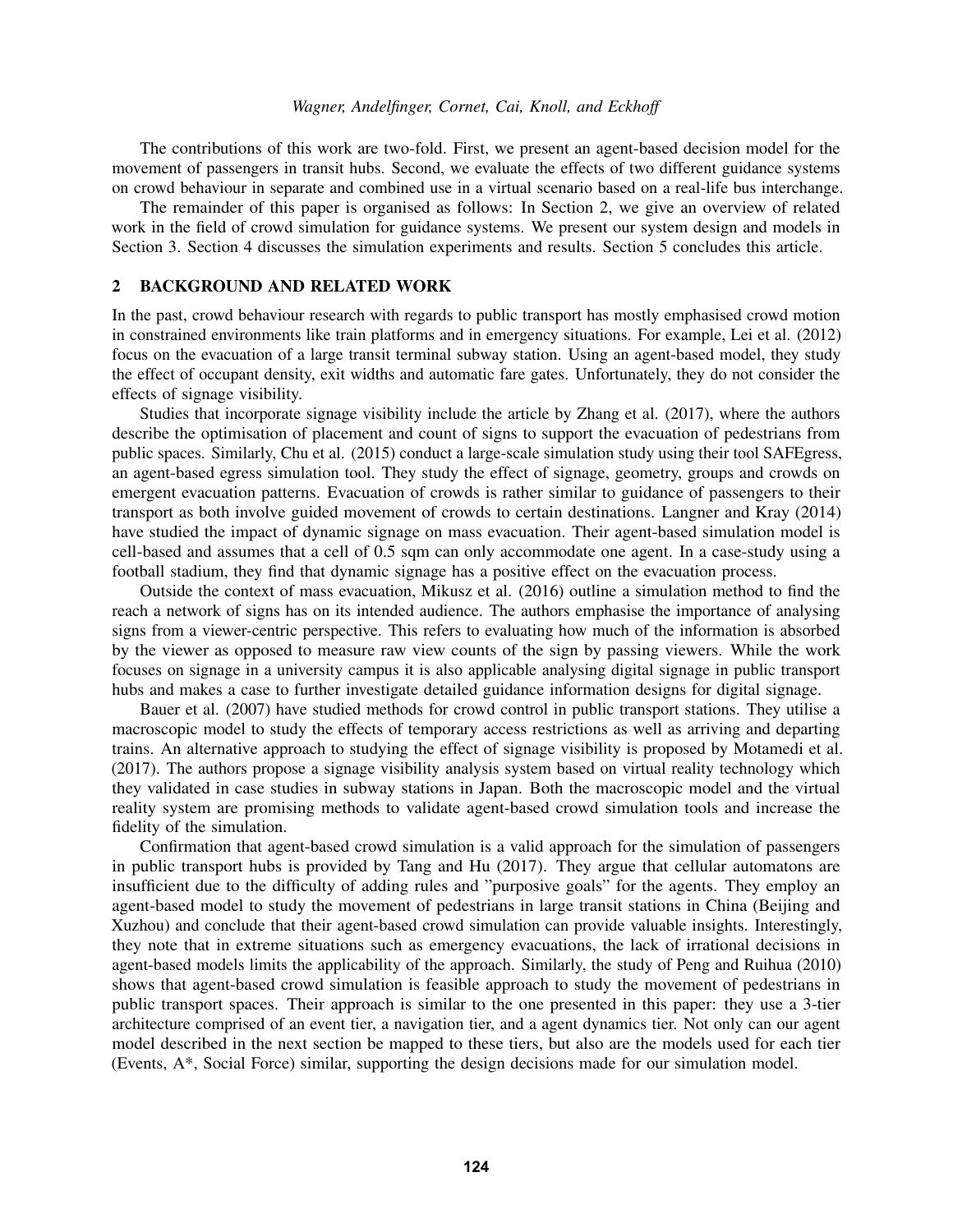## <span id="page-2-0"></span>3 SYSTEM DESIGN

In the following we describe the models used to emulate information perception and behaviour of crowds as well as the public transport hub setting to which agents are being deployed.

The simulation system is implemented in CrowdTools, a crowd simulation framework developed by the Parallel and Distributed Computing Centre (PDCC) at NTU Singapore [Cai et al. \(2010\).](#page-10-8) CrowdTools offers sophisticated frameworks for modelling human decision making and emotions [Luo et al. \(2009\)](#page-10-9) aiding the plausible simulation of individuals, crowds and emergent behaviour. Additionally CrowdTools and its library of models are highly customisable, which goes as far as allowing to exchange the underlying simulation engine between the built-in engine, MASON [\(Luke et al. 2005\)](#page-10-10) and Repast Simphony [\(North et al. 2013\)](#page-10-11).

## 3.1 Agent Behaviour

A pedestrian agent in the simulated system starts out with a destination in mind for which it will attempt to find a departure location for vehicles that are serving it. For many agents this constitutes a change of vehicles during multi-leg itineraries, thereby emphasising the importance of quickly accessible and digestible information. For the sake of simplicity and without loss of generality we will focus on a single leg of the trip. Multi-leg itineraries can be constructed as a sequence of single legs where the same rules and conditions apply for each leg. Quick decision making is relevant here as well, when itineraries that are planned ahead of time need to be updated due to ongoing changes in traffic. The Agent behaviour is composed of three models to combine spatial path finding, quick reasoning about currently available information as well as collision avoidance for nearby pedestrians. Using this methodology we are able to recreate emergent behaviour commonly observed in crowds, which is an essential input for evaluating interchange and information designs. For spatial navigation the agent employs an A-Star algorithm that calculates the shortest path from one point to another and around obstacles and highly crowded areas. The search graph used by A-Star is based on a grid with cell resolution of one square metre, which is projected onto the simulation area. CrowdTools offers a variant of the A-Star with added smoothed random noise, which we chose to approximate a slight human error component in path finding. The algorithm is then further customised to penalise heavily crowded areas and encourage agents to try and evade large gatherings where possible. Every 60 seconds the search graph weights are updated by adding in the count of agents that passed over the cell in that duration. This proved to be very effective in reducing unnaturally large crowds that may appear as an artefact of collision detection. While navigating through the interchange, agent collision detection is performed by a social force algorithm [\(Helbing and Molnar 1995\)](#page-10-12). This allows the agent to evade non-static obstacles such as other agents in an ad-hoc manner. Finally, to emulate rapid decision making agents use the Recognition-Primed Decision (RPD) model.

### 3.1.1 Recognition-Primed Decision

Recognition-Primed Decision (RPD) recreates rapid decision making based on the agent's familiarity with the current situation. It is derived from the Recognition-Primed Decision model of human decision making by Gary Klein [\(Klein 1997\)](#page-10-13). RPD is motivated by the insight that people frequently make decisions based on estimation and guesswork rather than purely rational processes. In terms of the simulation framework, RPD is defined as a tuple of input and output  $\lt W.A >$ . The input *W* denotes the working memory, also known as internal state, of an agent. The output *A* is the set of actions the agents can perform. The goal of RPD is to find the appropriate action for an agent to execute when applied to its internal state. RPD is fundamentally organised as a state machine where the states are referred to as *experiences*. Each experience contains a directed acyclic graph of stages, which constitutes a state machine of its own. The first stage of an experience stage graph is called entry stage. Each stage is associated with a set of cues which can be perceived by agents. If an agent perceives a cue it can be considered an active cue.

Unlike classic state machines, transitions between experiences are not statically defined. When transitioning from one experience to another, the next one is chosen according to the highest familiarity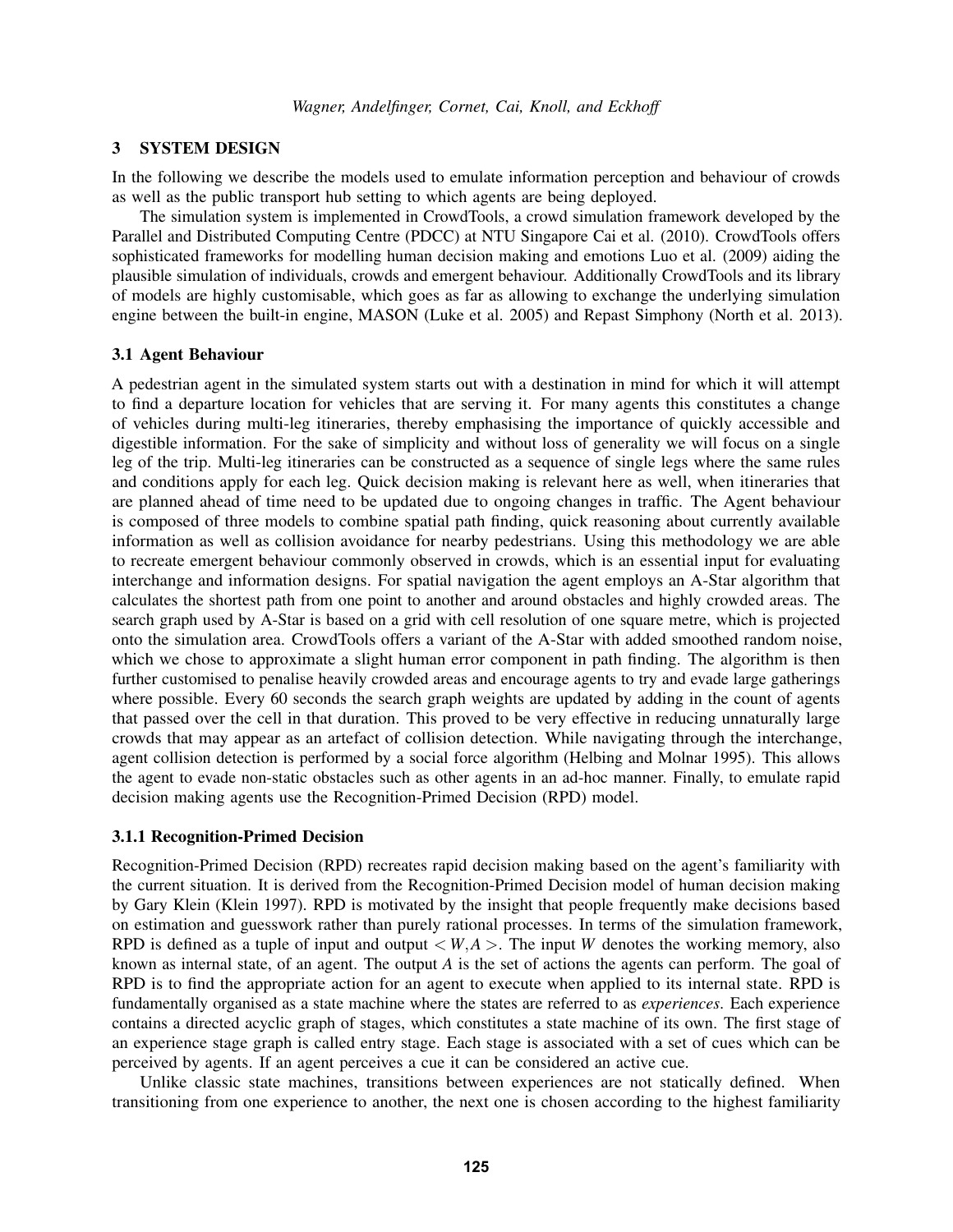value of its entry stage. To quantify familiarity for an agent, for each experience the weights of all active cues of its entry stage are summed up. The experience with the entry stage that is most familiar to the agent is chosen. Once the agent enters a new experience it will traverse its stage graph. As indicated by the directedness of the graph, stages have to be traversed in a fixed sequence while branching off is allowed. Once an end of the state graph is reached, the experience is considered complete and a transition to another experience will occur.

Stages check against an agent's working memory to determine whether a violation or success occurred. If a stage is violated, the experience it belongs to is considered violated as well and a state transition to another experience initiated. If a state is completed, then the agent enters the next stage in the graph. Secondly, stages provide actions that agents will perform as long as they are in the stage.

<span id="page-3-0"></span>

Figure 1: Agent behaviour as RPD state machine.

Figure [1](#page-3-0) shows the RPD state machine for the agents in our bus interchange simulation. The terms C and V denote the conditions for a stage to be completed or violated, respectively.

Experiences allow to trigger events on successful exit, which are defined by the term E. Both agent population and available experiences distinguish between arrival and transit. Arriving agents do not possess a follow-up destination to visit, which will prompt them to enter *Leave Interchange*. This experience guides an agent to conclude the current journey and depart the interchange on foot. The exit for each agent is chosen randomly to emulate pedestrian choices to visit the adjacent mall for running errands or leaving directly to the street.

If an agent has a destination but no a valid itinerary, the *Search Info* experience is entered next. The agent will attempt to find a digital sign in the transport hub from which they can retrieve their departure time and location. Once a sign is within a certain range and readable for the agent they can enter the *Acquire Destination* experience, which mainly consists of perusing a nearby digital sign to find out the desired itinerary. Once an agent has a valid itinerary it may enter the *Queue at Bus Berth* experience, with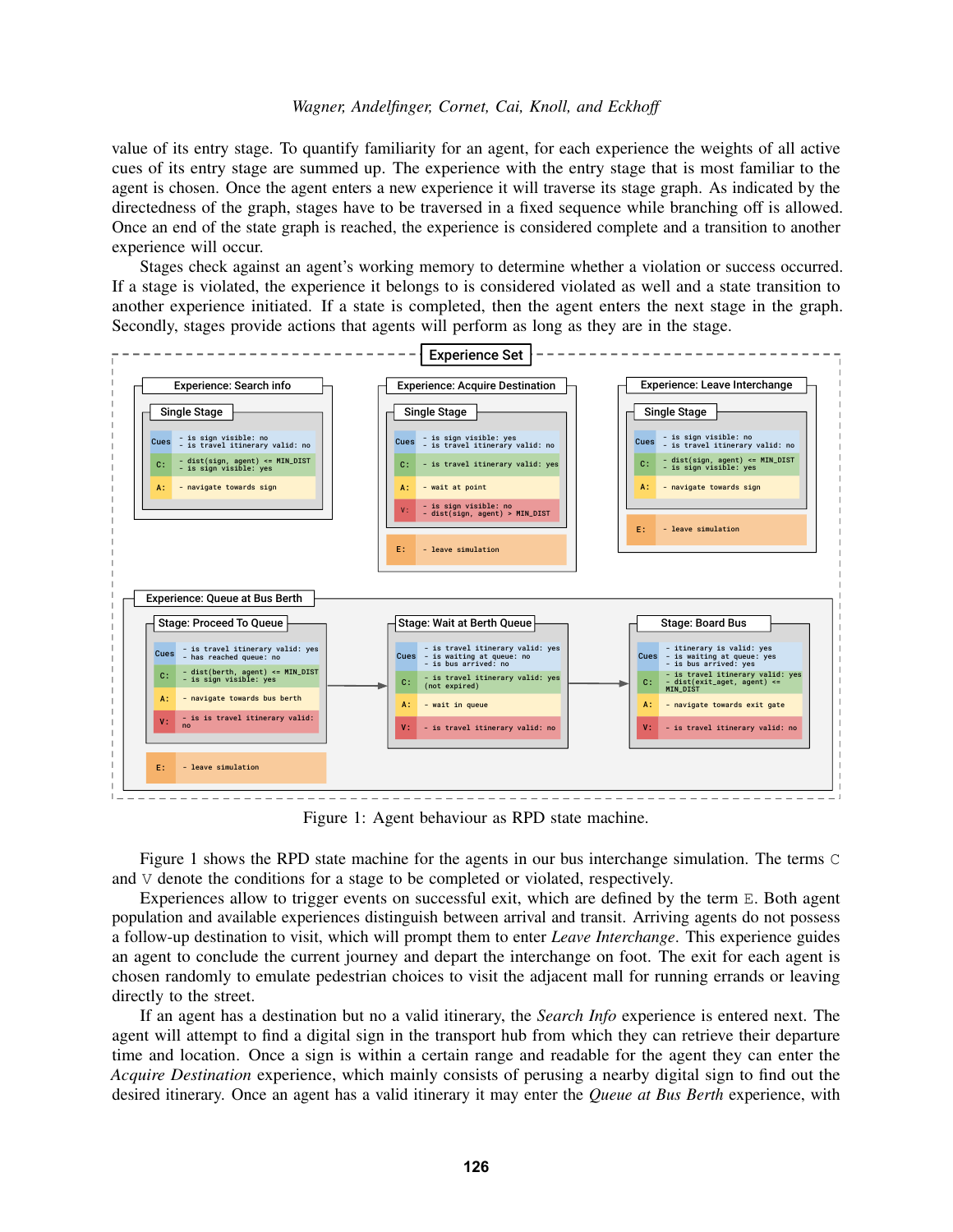its sequence of three stages: stage one will prompt the agent to navigate to the queuing area of their target berth. Stages two and three correspond to waiting in the queue and boarding the bus, respectively. This compartmentalisation reflects the three different actions taken during the encompassing experience as well as the strict order in which to perform them. If an agent misses their bus, the itinerary expires and becomes invalid. As a consequence, the stage and experience are violated and a new experience that matches the current cues perceived by the agent best is selected.

# walkable area entrance only area bus arrivals and departures bus arrivals and departures escalator exit bus arrival exit only area 151m queueing area bus departure entrance and exit area obstacle area shopping mall 172m

## <span id="page-4-0"></span>3.2 Environment and Signage Visibility

Figure 2: Overview of the Boon Lay bus interchange.

For our study area we selected the Boon Lay Bus Interchange as it is one of the larger interchanges and a regional transport hub in Western Singapore. Its size of 172 by 151 meters and number of bus berths make a fair amount of navigation necessary to move from one incoming bus to the next departure. In figure [2](#page-4-0) the layout and accessibility are shown. The interchange has exits and entrances towards the street as well as a shopping mall this is also connected to a train station. The interior of the interchange is divided into two bus berth areas. The left section acts as a terminus and contains one single entrance for arriving buses to drop off passengers. For buses starting their routes, there are six large berths with ample queuing space per berth for departing passengers. The far right side contains twelve smaller berths with separate entrances and exits for each of them.

Despite the increasing number of innovations brought about by research into future public transport systems, self-updating information boards placed at well visible locations remain critical in providing passengers with scheduled departures, arrivals and updates thereof. Readability and comprehensibility of the information from a given point in space is not only subject to distance and unobstructed line of sight. Fonts, colour schemes, shapes and icons can support the perception of information. Therefore, to emulate the visibility of publicly accessible signage, we overlay the scenario area with an individual heat map for each sign. The cells of the heat map contain a value proportional to the visibility and legibility of the information on the sign. This value results in part from the angle between the cell and the direction the sign is facing as well as the absolute distance. Additional factors could include obstruction through architectural features or difference in height, if the sign is visible from various heights or storeys in the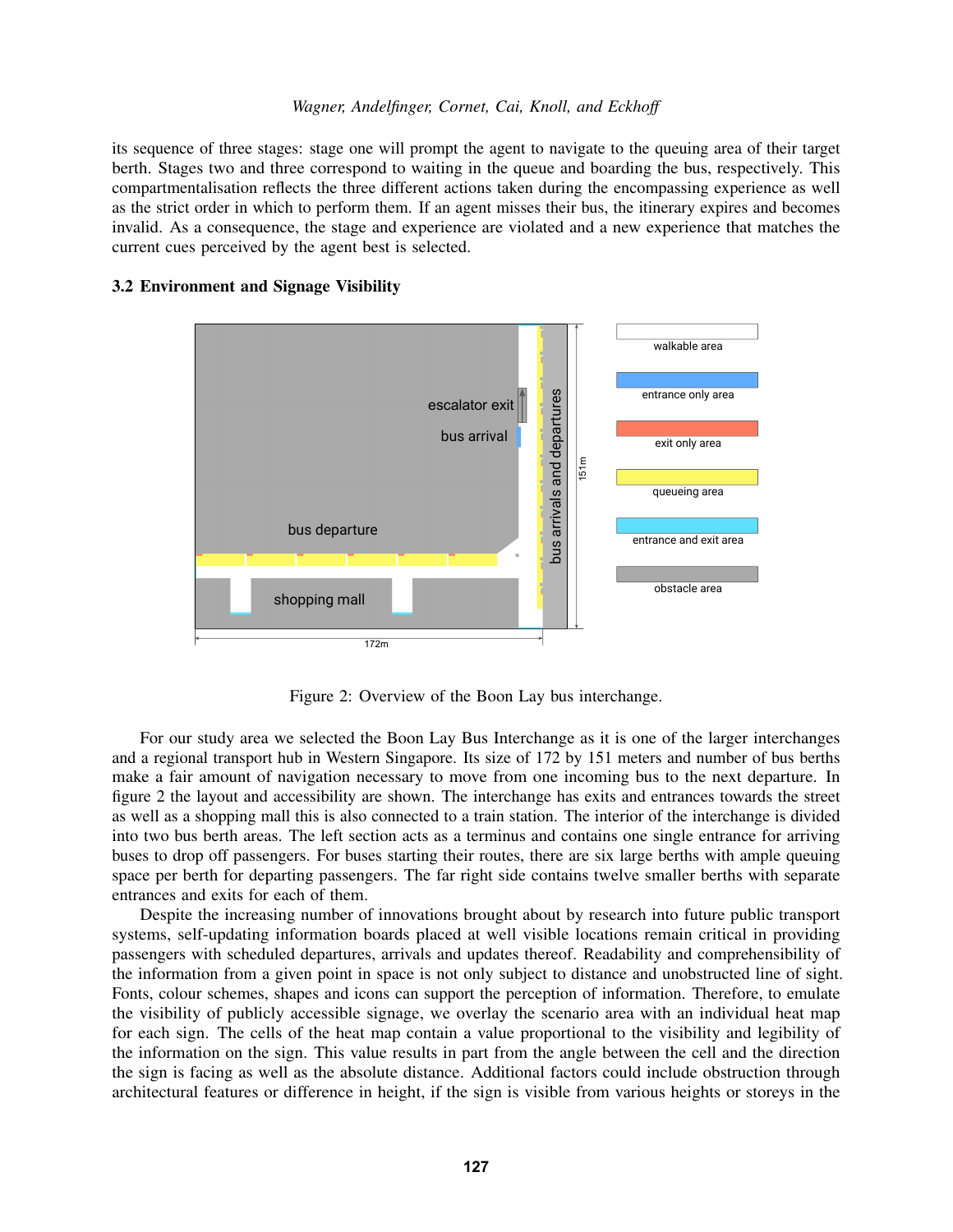building. Combining the visibility matrix cell value at an agent's location with individual agent parameters such as their approximate eye sight or attention level determines whether an agent is able to retrieve the information displayed on the sign.

Let  $c_i$  be the cell in which agent *i* resides,  $v_i$  the sight capability parameter of the agent,  $c_s$  the cell in which the nearest sign is placed. The agent is able to read the sign if:

$$
los(c_i, c_s) \cdot (1 - pen(||c_i - c_s||, \gamma(c_i, c_s)) \geq v_i
$$
\n
$$
(1)
$$

with  $||c_i - c_s||$  being the distance between the agent and the sign,  $\gamma(c_i, c_s)$  the angle between sign *s* and the cell *c<sup>i</sup>* . The penalty function *pen*() incorporates the two parameters yielding a value between 0 and 1, 0 indicating no readability and 1 indicating perfect readability. A straightforward choice for a penalty function is to simply linearly reduce readability with increasing distance and angle. The line of sight factor  $los(c_i, c_s)$  between agent and sign resolves to 0 if the view of the sign from the agent's position is obstructed and to 1 otherwise.

# <span id="page-5-0"></span>4 EXPERIMENTS AND RESULTS

We examine the effects of multiple digital signage placement configurations. We also explore how the pedestrian path-finding changes when a second source of information, personal mobile devices, is introduced. Therefore we will experiment with varying rates of adoption of either technology. To generate plausible pedestrian traffic, the population is split into 30% arriving and 70% transiting agents. For the remainder of this paper we are focusing on the behaviour of the latter agents, while the former will provide us with background traffic for increased realism. As a metric for assessing the quality of an interchange configuration we measure the time a pedestrian actively spends from entering the public transport hub until boarding a bus to leave it again. The term 'active' includes only time spent walking to signs or berths and perusing signage. Time spent waiting in the queue for the departing bus is ignored. If a pedestrian misses their bus and has to return to a signage to find the next berth from which to depart, this time is added to the active count. Our simulation uses a range of parameters that require real-life information. These have to be set on a case-by-case basis, specific to the mode of dynamic transport, to calibrate the model accurately. Table [1](#page-5-1) shows the most influential parameters.

### <span id="page-5-2"></span>4.1 Sign Distribution Scenarios

In a first set of experiments, we compare digital signage placement variations to demonstrate the effects on crowd movement and path-finding. Figure [3](#page-6-0) shows a visibility heat map for each of the four simulation runs. A red value indicates good visibility of a sign, a dark blue value represents a location where there is no sign visibility. In total, we investigate four different signage densities, ranging from low to very high:

<span id="page-5-1"></span>

| Parameter                              | Value                                                       |
|----------------------------------------|-------------------------------------------------------------|
| simulation duration                    | 4 hours                                                     |
| avg. agent IAT at entrances            | 4.5s                                                        |
| avg. bus IAT                           | ${120s, 240s}$                                              |
| average number of alighting passengers | 11                                                          |
| agent sensor range                     | 20m                                                         |
| preferred (max) velocity               | mobile phone users: $0.9$ (1.3) m/s, others: 1.23 (2.0) m/s |
| signage perusing duration              | 10 seconds                                                  |

Table 1: Simulation parameters and values used in the experiments.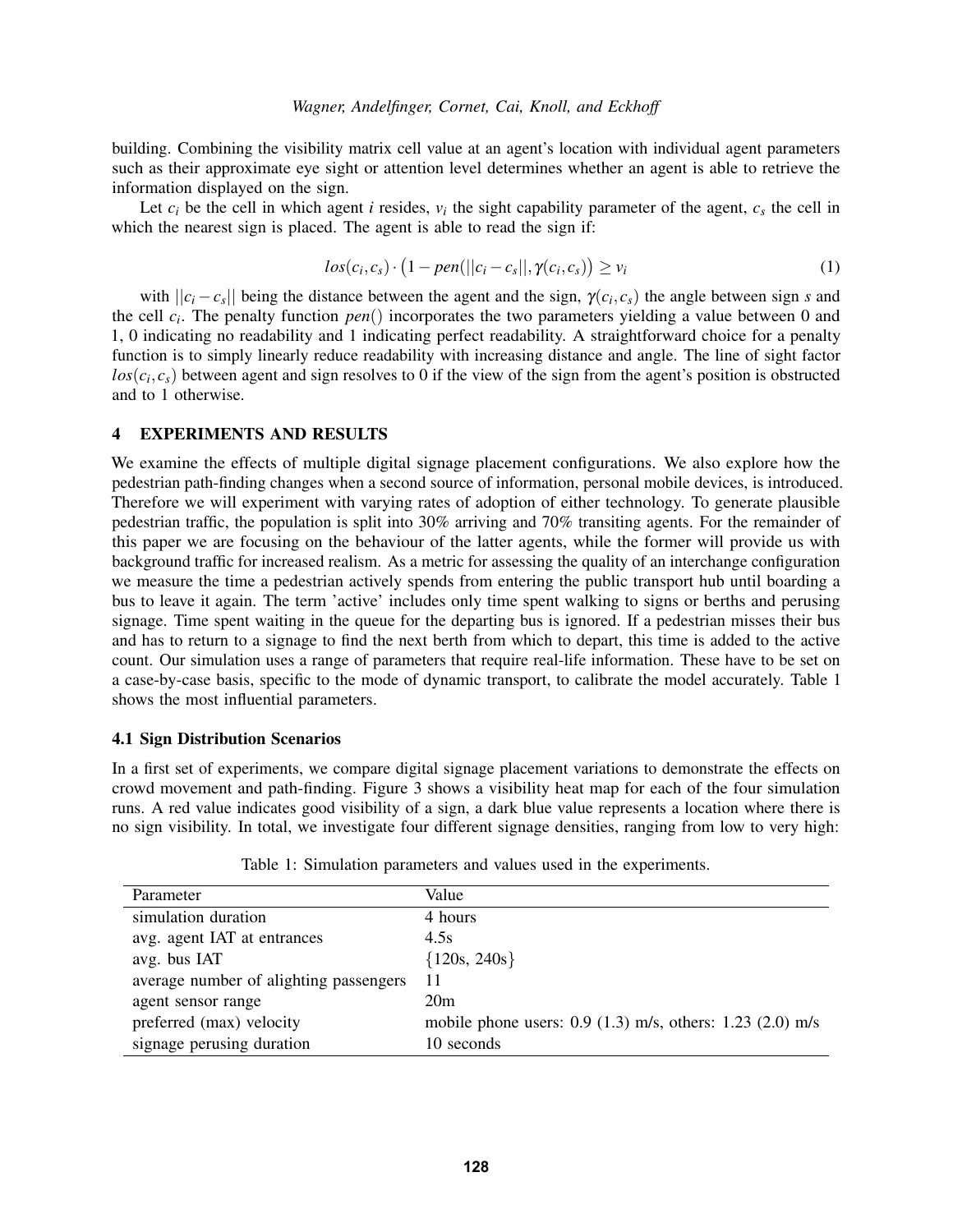

<span id="page-6-0"></span>

(c) High Sign Density (d) Very High Sign Density

Figure 3: Overview of signage visibility in the evaluated simulation scenarios.

- **Scenario 1 Low Signage Density** In this scenario (Figure [3a\)](#page-6-0) there are only two signs placed in the transport hub. This sparse placement would most likely be infeasible for a real-world deployment, however, can serve as a lower bound for our experiments.
- Scenario 2 Medium Signage Density Three more signs are added at entrances and exists of the transit hub. The signs are spaced out over the east-west and north-south corridor. This increases the coverage of entrances while also reducing the distance passengers have to backtrack should they miss a bus and require updated information on future departures. The layout is shown in Figure [3b\)](#page-6-0).
- **Scenario 3 High Signage Density** In the third scenario, five more signs were added, bringing the total sign count to 10. As can be seen in Figure [3c\)](#page-6-0), all entries are equipped with digital signage as well as numerous bus stops.
- Scenario 4 Very High Signage Density In this scenario, the entire east-west corridor is covered as well as every single bus berth entry in the north-south corridor, as shown in Figure [3d\)](#page-6-0). In this scenario, a sign is visible from almost every location in the transit hub. While such a dense signage placement might be infeasible in a real-world scenario, this scenario can serve as an upper bound.

First, we show how the crowd simulation model can evaluate how the signage placement influences crowding. To this end, we visualise agent movement as heat maps, shown in Figure [4.](#page-7-0) For these heat maps we exclude passenger queues at the bus berths and focus only on active agents to emphasise hot-spots of agent movement. The figures focus on the north-south corridor as it exhibits notably more traffic and higher density than the rest of the interchange. The low signage density scenario requires agents starting in the north-south corridor to walk towards the signboard located at the intersection of the two corridors. Once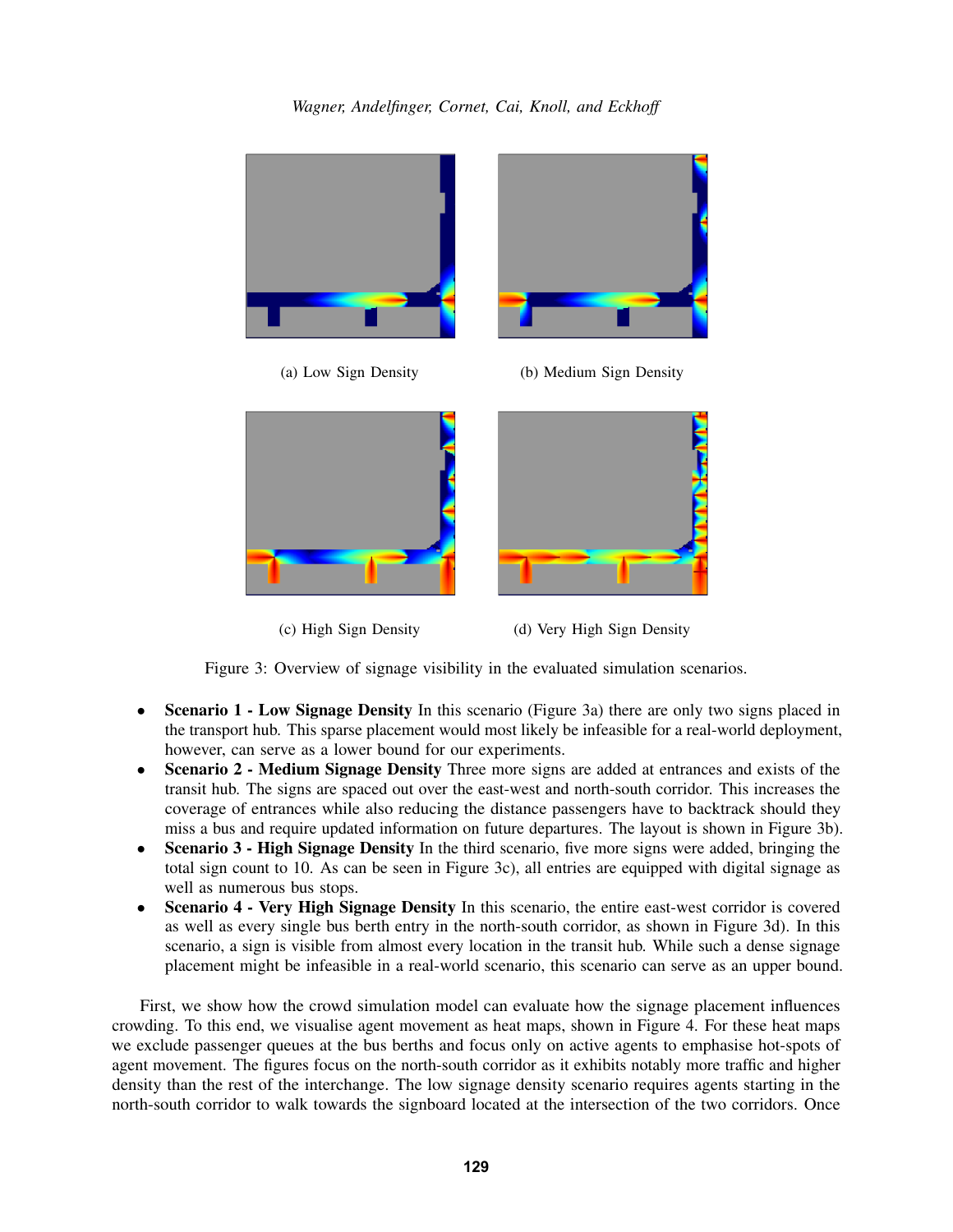*Wagner, Andelfinger, Cornet, Cai, Knoll, and Eckhoff*

<span id="page-7-0"></span>

Figure 4: Cumulative heat maps of crowd densities in different signage placement scenarios.

<span id="page-7-1"></span>

Figure 5: Time needed for a passenger to find the correct bus berth.

Figure 6: Active agents in the simulation scenario.

they learn which bus berth to go, they might even have to turn around and walk back against the stream of people trying to reach the signboard. The heat map in Figure [4a](#page-7-0) shows that the north-south corridor exhibits significant crowding, with some agents even temporarily stuck next to the signboard. In Figure [4b,](#page-7-0) we observe that the two extra signs in the north-south corridor (see medium density scenario in Figure [3b\)](#page-6-0) help alleviate this problem and reduced crowding in the southern part of the corridor. However, we noticed a new hot-spot of agent crowding caused by one particular sign that was placed near the narrow corridor next to the escalator. Agents reading the sign blocked the corridor for passengers trying to pass the narrow corridor. Adding additional signs (Figure [4c\)](#page-7-0) reduced the crowding at this location. We observed no critical hot-spot in the highest sign density scenario (Figure [4d\)](#page-7-0). We conclude that our agent-based model captured the expected crowding situation of the low sign density scenario, and additionally identified a hot-spot that we did not foresee.

We also analysed the time required by agents to complete their tasks, which is to reach their outbound connection. Figure [5](#page-7-1) shows our results in the form of a boxplot over the averages of all 10 simulation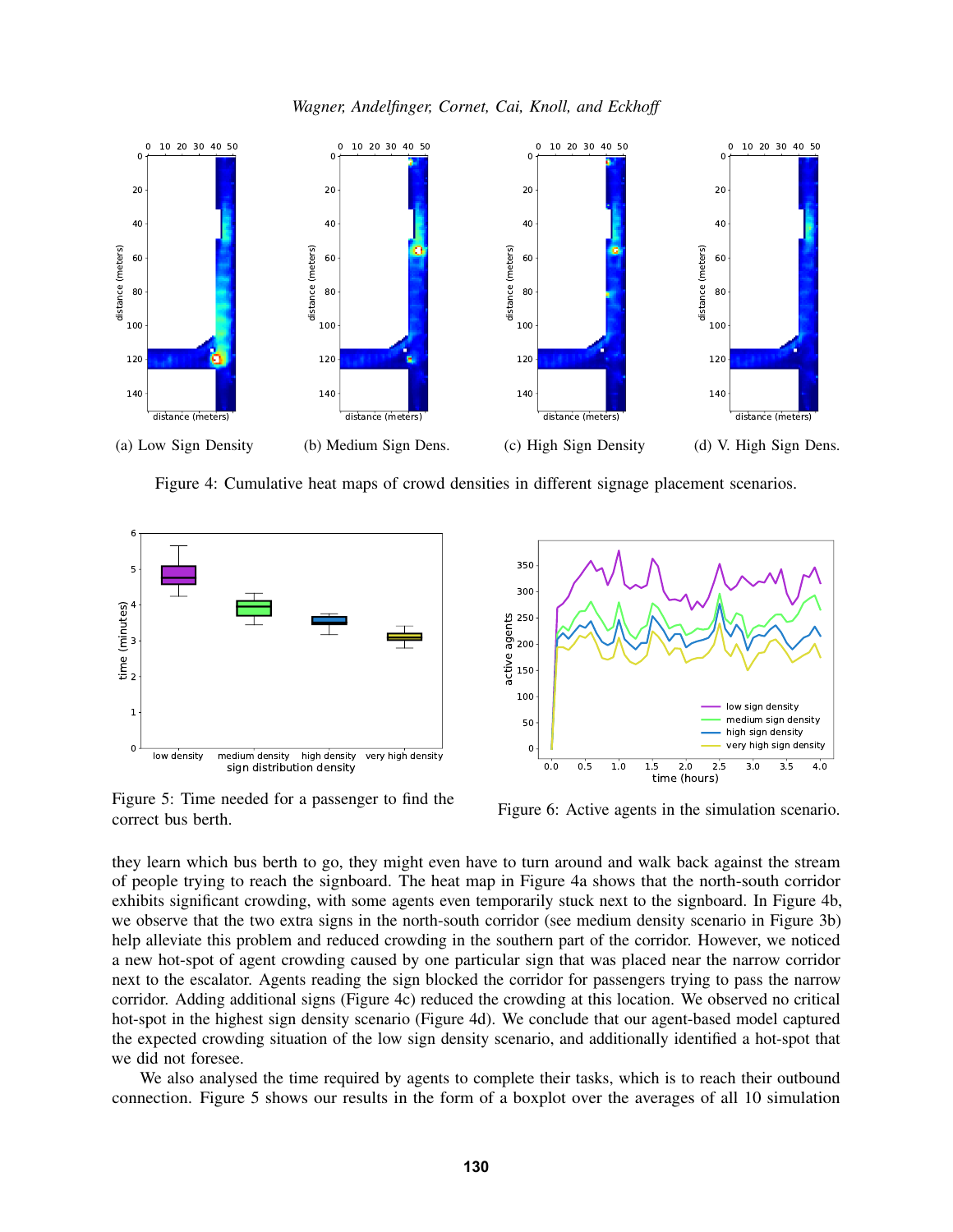*Wagner, Andelfinger, Cornet, Cai, Knoll, and Eckhoff*

<span id="page-8-0"></span>

Figure 7: Cumulative heat maps of crowd density for varying rates of mobile device and signage users.

runs. For each scenario, a box is drawn from the first quartile to the third quartile, and the median is marked with a thick line; additional whiskers extend from the edges of the box towards the minimum and maximum of the data set, but no further than 1.5 times the interquartile range. We observe that increasing the sign density consistently achieves a reduction in active time required per agent, from around 5 minutes in the low density scenario down to 3 minutes in the very high density one. The main reason for that is that agents have to take fewer and shorter detours to a digital signboard to learn from which bus berth their bus is departing. Noteworthy here is that not every sign is equal and the impact of a sign on the crowd varies by its location. Signs placed in heavily frequented areas help to break up crowds quickly by disseminating information right where a large amount of pedestrians enter the interchange. Without signs there, crowds that congregate in these areas would have to move further to find a digital sign and thus add to the congestion in the corridors.

Figure [6](#page-7-1) shows the number of agents simultaneously present in the transit hub. When agents require a longer time to finish their task, then naturally more agents populate the simulation scenario, which in turn increases crowding, which reduces walking speeds. This negative feedback loop causes a significantly higher number of agents to be present in the transit hub when sign density is low. Agent-based crowd simulation can help quantify this number and therefore support the design of transit hub layouts.

### 4.2 Multiple Sources of Information Scenarios

In the second set of our experiments we introduce another option for digital guidance. Pedestrians now may use either digital signage or personal mobile devices. Assuming that mobile users keep checking their phone frequently their overall velocity will be lower compared to pedestrians who look at digital signage once and then proceed swiftly to their departure berths [\(Walsh et al. 2019\)](#page-10-14). To emulate this we consider an average velocity of 1.23 metres per second for passengers without mobile devices [\(Rahman et al. 2012\)](#page-10-15) and we extrapolate a walking speed for mobile phone users of 0.9 metres per second [\(Walsh et al. 2019\)](#page-10-14). For the sake of simplicity, we assume that mobile phone users will not make use of the digital signs in the transit hub. The given maximum velocities in the table apply for evasion manoeuvres in the social force algorithm. The trade-off for faster movement of signage users is the necessary detour to a digital sign as well as 10 seconds required to peruse the sign for departure information.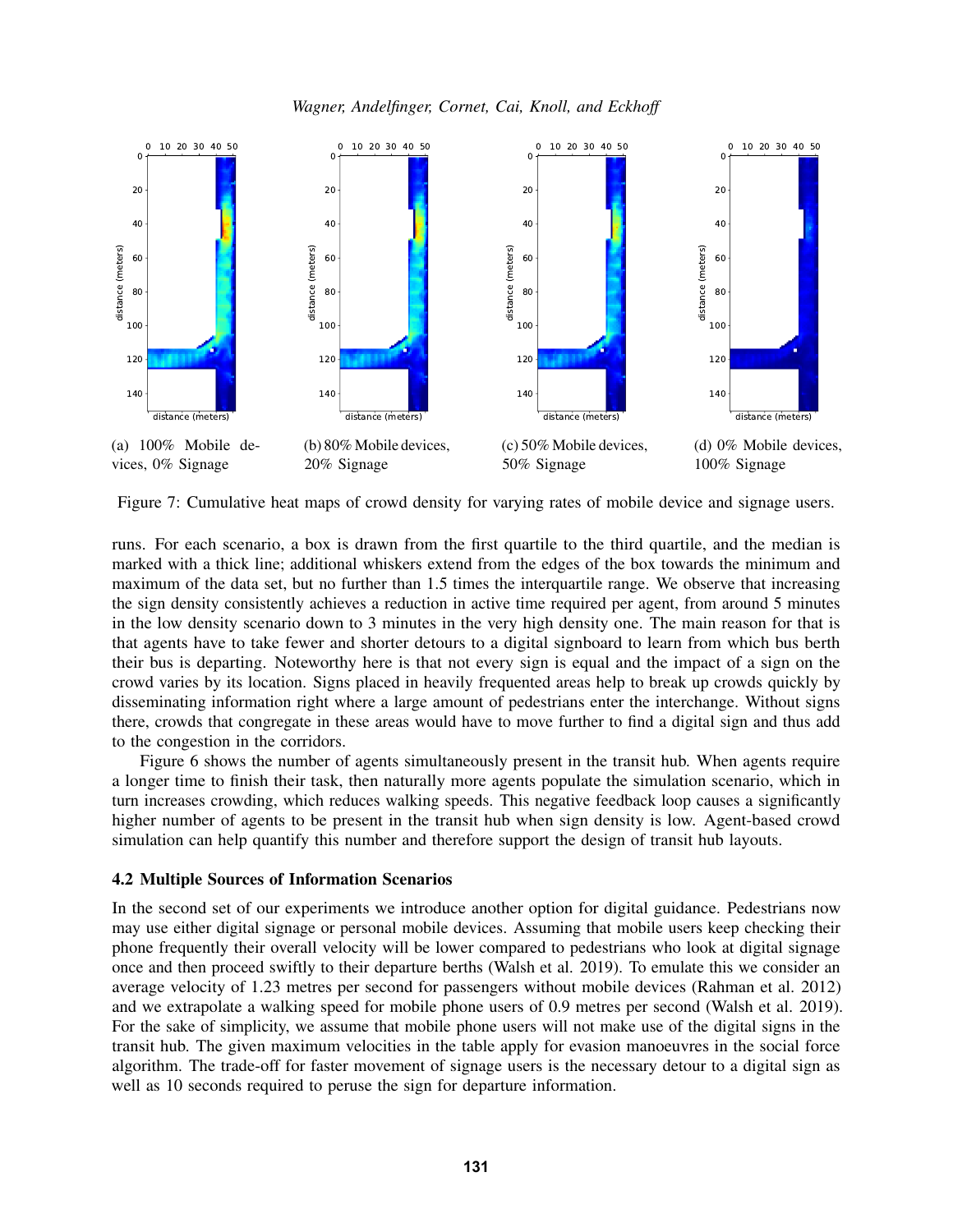

<span id="page-9-1"></span>

Figure 8: Time needed for a passenger to find the correct bus berth in the mobile device scenario.



Figure 9: Active agents inside the mobile device simulation scenario.

Analysing the agent heat maps in Figure [7](#page-8-0) we can observe the difference in crowding caused by both types of digital guidance systems. Mobile device users usually follow the shortest path to their bus berth, except when avoiding crowded areas, while digital signage users tend to congregate around signs before moving to their departure berths. The optimised paths of mobile users are more direct but also frequented more heavily because many agents' shortest paths are partially overlapping. Most notably this happens at the intersection between the two main corridors but also at the narrow corridor near the escalator exit where the lower walking speed of the agents caused crowding (Figure [4a\)](#page-7-0). These effects decreased with more users referring to digital signage as their source of information (Figures [4b](#page-7-0) and Figure [4c\)](#page-7-0). Please note that Figure [7d](#page-8-0) corresponds to Figure [4d,](#page-7-0) however normalised to the crowding in the mobile phone scenarios to allow for visual comparison.

The lower walking speeds and the resulting crowding causes passengers in the mobile phone scenarios to take considerably longer to reach their location. (Figure [8\)](#page-9-1). We observe an average of over 5 minutes for the 100% mobile phone scenario, which is similar to the low signage density scenario in Section [4.1.](#page-5-2) Decreasing the number of mobile phone users lowered the average time required for each passenger to reach their berth accordingly. This is further supported by the results shown in Figure [9](#page-9-1) where we compare the number of active agents over the simulation duration. The numbers of simultaneous agents exceeded the worst case of the signage distribution experiments, causing negative feedback in terms of crowding and thus time needed to finish their task. It appears that the penalties of detours and perusing delay are more than offset by a more even distribution of agents throughout the interchange. A key takeaway here is that information displays in public spaces can not only assume the function of information dissemination, but also have the additional capability of directing the flow of crowds.

# <span id="page-9-0"></span>5 CONCLUSION AND FUTURE WORK

In this work we presented an approach for the evaluation of guidance systems in future hubs for autonomous public transport. The simulation model focuses on agent-based crowd simulation and combines path finding, collision avoidance, and rapid decision making algorithms to approximate plausible agent behaviour. As a proof of concept, we have evaluated a scenario based on a real-world transit hub where buses are dynamically assigned bus berths and passengers do not know in advance to which bus berth they have to walk. Our experiments have shown that our approach is capable of capturing the influence of signage distribution on crowding and even identify locations where the placement of signs can have negative effects. We also analysed how an alternative guidance system based on personal mobile devices compares to a sign-based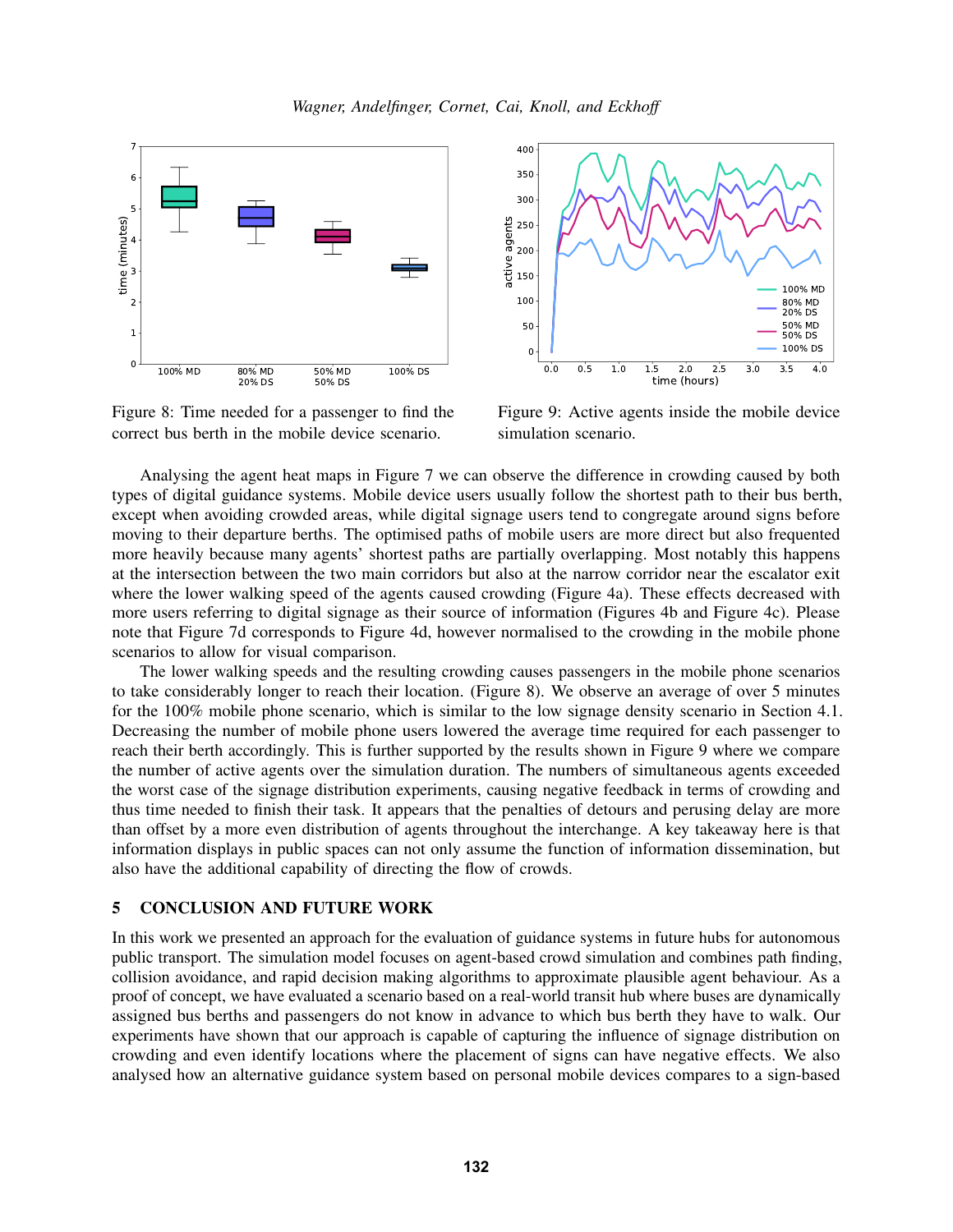one and found that it has severe effects on crowding, assuming that people looking at their devices exhibit a slower walking speed.

Future work is needed to gather information about pedestrian characteristics for an improved level of detail and calibration of the simulation model. It should be emphasised that the experiments in this work serve to illustrate the expressiveness of the model and deliver estimates of the effects observed. Accurate and substantiated predictions require closely calibrated models and parameters that are fine tuned on a case-by-case basis. There are ongoing studies looking into data collection via virtual reality experiments and real world observation.

Not only is simulation-based evaluation a promising avenue to explore, it can be further developed into simulation-based optimisation by automating exploration the of configurations and evaluation. This has significant potential to aid the research and design process by automating part of it and providing a valid pre-optimised foundation for infrastructure planners and designer to base their work on.

### ACKNOWLEDGEMENT

This work was financially supported by the Singapore National Research Foundation under its Campus for Research Excellence And Technological Enterprise (CREATE) programme.

#### **REFERENCES**

- <span id="page-10-4"></span>Bauer, D., S. Seer, and N. Brändle. 2007. "Macroscopic Pedestrian Flow Simulation for Designing Crowd Control Measures in Public Transport after Special Events". In *Proceedings of the 2007 Summer Computer Simulation Conference*, SCSC '07, 1035–1042. San Diego, CA, USA: Society for Computer Simulation International.
- <span id="page-10-8"></span>Cai, W., S. Zhou, M. Low, F. Tian, H. Seah, D. Ong, V. Tay, B. Hamilton, L. Luo, D. Wang et al. 2010. "COSMOS: CrOwd simulation for military OperationS". Technical report.
- <span id="page-10-1"></span>Chu, M. L., P. Parigi, J.-C. Latombe, and K. H. Law. 2015. "Simulating effects of signage, groups, and crowds on emergent evacuation patterns". *AI & Society* 30(4):493–507.
- <span id="page-10-12"></span>Helbing, D., and P. Molnar. 1995. "Social force model for pedestrian dynamics". *Physical Review E* 51(5):4282.
- <span id="page-10-13"></span>Klein, G. 1997. "The recognition-primed decision (RPD) model: Looking back, looking forward". *Int. J. of Man-Machine Studies* 39:285–292.
- <span id="page-10-2"></span>Langner, N., and C. Kray. 2014. "Assessing the Impact of Dynamic Public Signage on Mass Evacuation". In *Proceedings of The International Symposium on Pervasive Displays*, PerDis '14, 136–141. New York, NY, USA: Association for Computing Machinery.
- <span id="page-10-0"></span>Lei, W., A. Li, R. Gao, X. Hao, and B. Deng. 2012. "Simulation of pedestrian crowds' evacuation in a huge transit terminal subway station". *Physica A: Statistical Mechanics and its Applications* 391(22):5355 – 5365.
- <span id="page-10-10"></span>Luke, S., C. Cioffi-Revilla, L. Panait, K. Sullivan, and G. Balan. 2005. "Mason: A multiagent simulation environment". *Simulation* 81(7):517–527.
- <span id="page-10-9"></span>Luo, L., S. Zhou, W. Cai, M. Y. H. Low, and M. Lees. 2009. "Toward a generic framework for modeling human behaviors in crowd simulation". In *2009 IEEE/WIC/ACM International Joint Conference on Web Intelligence and Intelligent Agent Technology*, Volume 2, 275–278. Milan, Italy.
- <span id="page-10-3"></span>Mikusz, M., A. Noulas, N. Davies, S. Clinch, and A. Friday. 2016. "Next Generation Physical Analytics for Digital Signage". In *Proceedings of the 3rd International on Workshop on Physical Analytics*, WPA '16, 19–24. New York, NY, USA: Association for Computing Machinery.
- <span id="page-10-5"></span>Motamedi, A., Z. Wang, N. Yabuki, T. Fukuda, and T. Michikawa. 2017. "Signage visibility analysis and optimization system using BIM-enabled virtual reality (VR) environments". *Advanced Engineering Informatics* 32:248 – 262.
- <span id="page-10-11"></span>North, M., N. Collier, J. Ozik, E. Tatara, C. Macal, M. Bragen, and P. Sydelko. 2013, Oct.. "Complex Adaptive Systems Modeling with Repast Simphony". *Complex Adaptive Systems Modeling* 1.
- <span id="page-10-7"></span>Peng, G., and X. Ruihua. 2010. "3-Tier Architecture for Pedestrian Agent in Crowd Simulation". In *Pedestrian and Evacuation Dynamics 2008*, edited by W. W. F. Klingsch, C. Rogsch, A. Schadschneider, and M. Schreckenberg, 585–595. Berlin, Heidelberg: Springer Berlin Heidelberg.
- <span id="page-10-15"></span>Rahman, K., N. Ghani, A. Kamil, and A. Mustafa. 2012, Nov.. "Analysis of Pedestrian Free Flow Speed in a Least Developing Country: A Factorial Design Study.". *Research Journal of Applied Sciences, Engineering and Technology* 4:4299–4304.

<span id="page-10-6"></span>Tang, M., and Y. Hu. 2017. "Pedestrian simulation in transit stations using agent-based analysis". *Urban Rail Transit* 3(1):54–60.

<span id="page-10-14"></span>Walsh, L., T. Xian, D. Levinson, and H. Rayaprolu. 2019, Dec.. "Walking and talking: The effect of smartphone use and group conversation on pedestrian speed". *TeMA - Journal of Land Use, Mobility and Environment* 12(3):283–294.